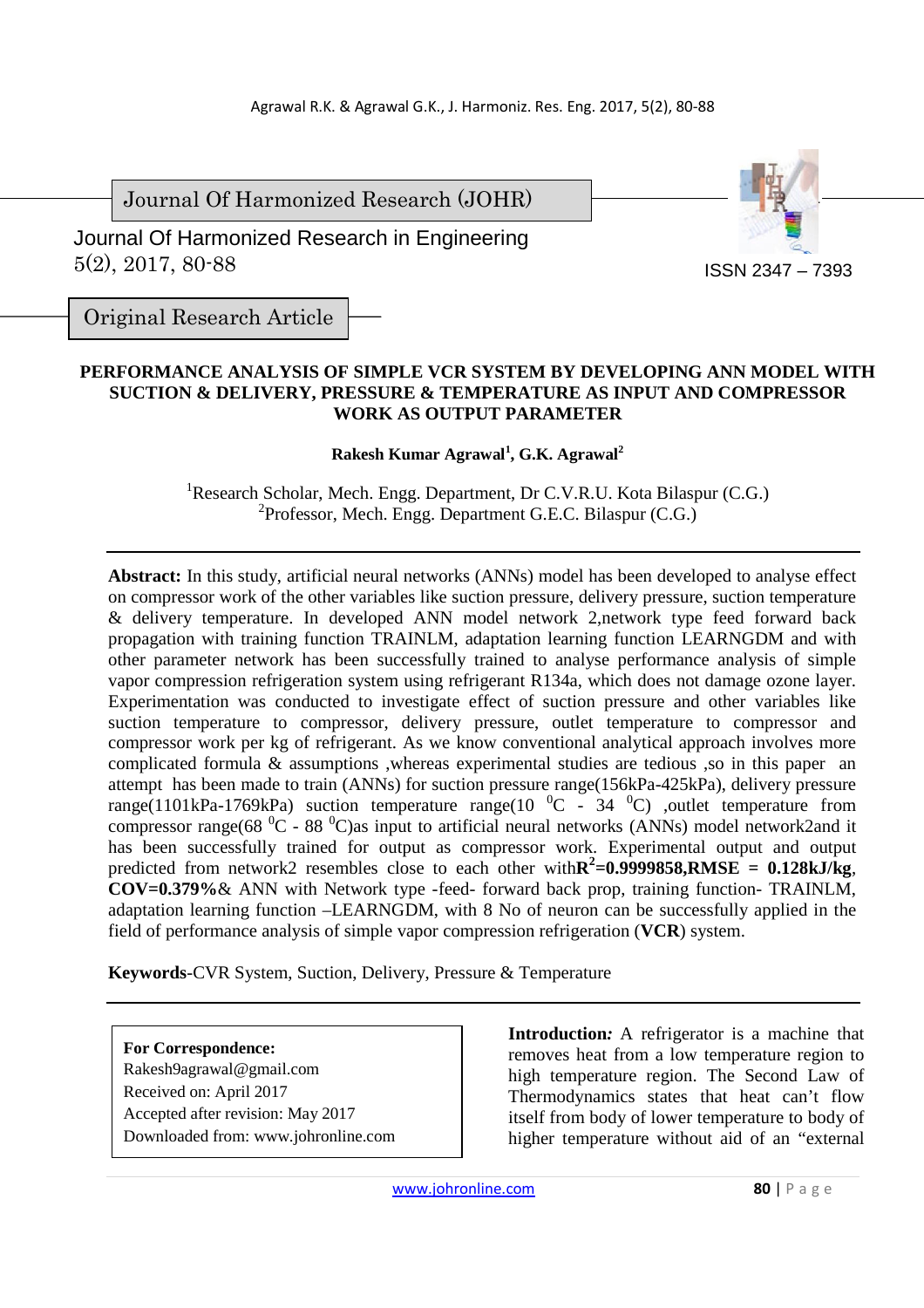work". Therefore, a refrigerator will require this "external work", or energy input, for its operation. In a vapor compression refrigeration (**VCR**) system a refrigerant is alternatively compressed and expanded and goes from the liquid to the vapor state.

Single-stage refrigeration cycle which is shown in Fig.1 (Bureau of Energy Efficiency, 2004). During process4-1, low pressure liquid refrigerant in the evaporator absorbs heat from space to be cooled. As heat is absorbed it changes its state from a liquid to a vapor, and at the evaporator exit it is slightly superheated. During process 1-2, work is done on the compressor and its pressure and temperature is raised. During 2-3, the high-pressure high temperature vapor passes from the compressor into the condenser to reject heat to environment. Entire process of heat rejection may consist of de-superheating (2-2a).The initial part of the cooling process, then condensation (2a-2b) followed by sub cooling (2b-3). Sub-cooled refrigerants enters the expansion device at state 3, during 3-4the high-pressure sub cooled liquid passes through the expansion device, which reduces its pressure as well as controls the flow into the evaporator



**Fig. 1.** Single-stage refrigeration cycle. (Bureau of Energy Efficiency, 2004)

Power consumption, for various suction pressure, suction temperature, and delivery pressure and delivery temperature is estimated

experimentally. These data are used to train Artificial Neural Network (ANN) for performance analysis of refrigeration system. Artificial intelligence systems covers areas such as ANN, expert systems, genetic algorithms, fuzzy logic and various hybrid systems, which combine two or more techniques [1,2]. ANN overcomes the limitations of theoretical approaches by extracting the required information using training data, which does not require any specific formula. ANN model can forecast the desired output of the system using limited training data. M. Mohanraj *et al.* [3] has reviewed the performance of refrigeration and air conditioning systems, and analyzed in terms of first law and second law of thermodynamics using analytical and experimental methods. Various simulation techniques for modeling and performance prediction of vapor compression refrigeration systems are summarized by Ding [4].Practically a refrigeration system has to work under transient conditions. Steady or transient condition for optimization of performance for study in the design and balancing of components of a "vapor compression refrigeration system "ANN can be successfully applied .The values calculated from the ANN were found to be in good agreement with the actual experimental values. This method will help engineers to obtain a very accurate and fast forecast of system performance.

**Review of literature:** A summary of ANN applications for vapor compression systems are listed in Table 1.

|                                             | compression systems             |      |                           |
|---------------------------------------------|---------------------------------|------|---------------------------|
| Authors<br>[references]                     | <b>Network</b><br>architectures | Year | Equipment                 |
| Ertunc<br>and<br>Hosoz<br>$\lceil 5 \rceil$ | <b>MLFFN</b>                    | 2006 | Refrigeration<br>system   |
| Saidur<br><i>et al.</i> [6]                 | <b>MLFFN</b>                    | 2006 | Domestic<br>refrigerators |

**Table 1 -**Applications of ANN for vapor

**Performance of refrigeration systems:** Ertunc and Hosoz [5] developed a MLFFN model with five neurons in input layer (representing evaporator load, air mass flow rate, water mass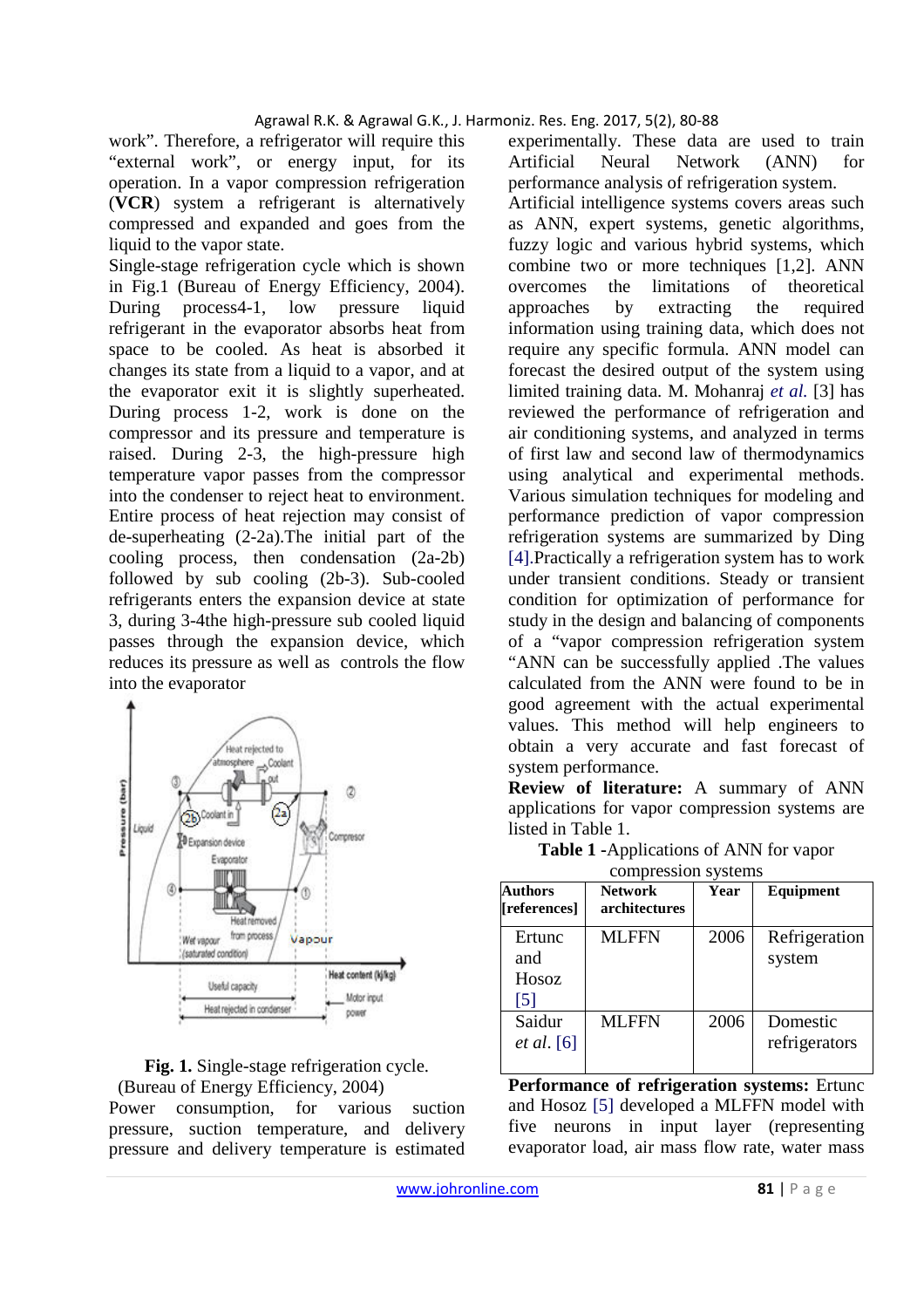flow rate, dry bulb temperature and wet bulb temperature of air at the condenser inlet) and five neurons in output layer (representing condenser load, mass flow rate of refrigerant, compressor power absorbed by the refrigerant, electric power consumed by the compressor motor and COP) for forecasting the performance of a refrigeration system using an evaporative condenser. The network with 5-4-4 arrangement yields correlation coefficient values of 1, 0.999, 0.998, 0.991 and 0.933 for condenser heat rejection rate, mass flow rate of refrigerant, compressor power, electric power input and COP, respectively with corresponding RMS errors of 4.12 W, 0.04 g/s, 2.41 W, 11.67 W and 0.18. The mean relative errors are in the range between 1.90% and 4.18%.

The energy consumption of refrigerators was forecasted by using a MLFFN [6]. In their learning, the energy consumption of 149 refrigerators was used for training. The energy performance of refrigerator was predicted with reference to eight parameters (such as capacity, door opening, loading, age, number of units, income, location and number of occupants). The network arrangement 8-15-1 with log-sigmoid transfer function using LM training algorithm yields a maximum R2 of 0.9999 with RMS and COV values of 0.0001 and 0.0034, respectively.

**Artificial neural network an overview**: Artificial neural networks (ANN) try to mirror the brain functions in a computerized way by reestablishing the learning mechanisms the basis of human behavior. ANN can operate like a black box model, which requires no exhaustive information about the system or equipment. ANN can study the relationship between input and output based on the training data. ANN is a nonlinear informational processing device, which is built from interconnected elementary processing devices called neurons. Each input is multiplied by a connection weight. The product and biases are summed and transformed through a transfer function (consists of algebraic equations) to generate a final output. The process of combining the signals and generating the output of each connection is represented as weight. Most commonly used network architectures in the field of RACHP

(Refrigeration, Air Conditioning & Heat Pump) are

- (i) Multi-layer feed forward,
- (ii) Radial biased function network,
- (iii)Generalized regression neural networks and
- (iv)Adaptive neuro fuzzy system

An illustration of MLFFN is given in Fig. 2, which has an input layer, followed by one or more hidden layers and an output layer [3]. Several layers of neurons with nonlinear transfer function sallow the network to study linear and nonlinear relationships between input and output vectors. Back propagation learning algorithms extensively used to train the MLFFN. The network is trained with particular number of neurons in the hidden layer, momentum factor, learning rate and transfer function. MLFFN is more suitable for performance prediction of RACHP systems. The number of neurons in input layer is equal to the number of parameters that affects the performance of RACHP systems and the number of neurons in output layer corresponds to the number of parameters to be predicted.



Fig 2. Multi-layer feed forward network [3] **Methodology** 



Fig.3. Experimental setup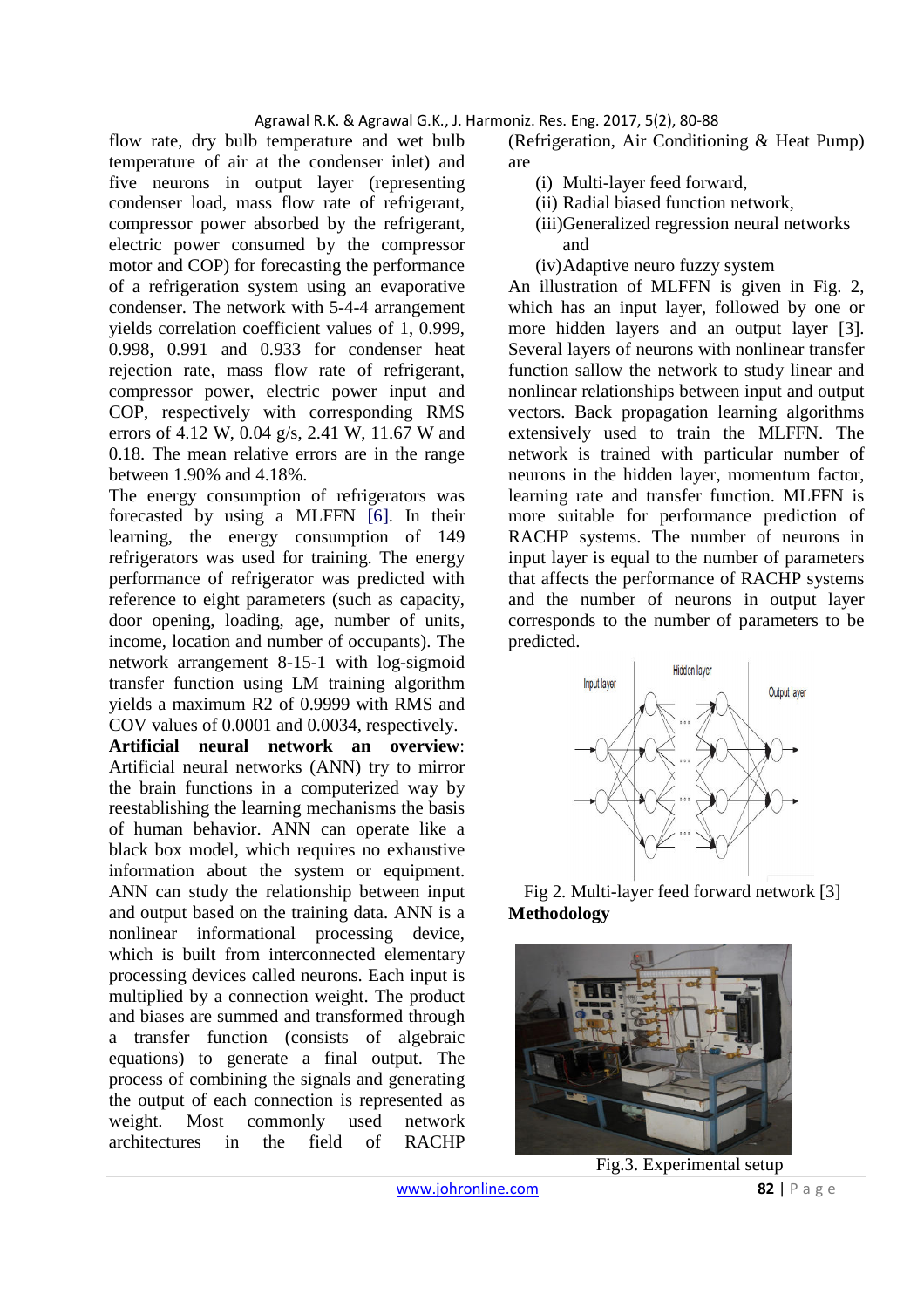By above mechanical model we can collect following experimental data

- o P1Suction pressure.
- o P2 Delivery pressure.
- o Mass flow rate of refrigerant.
- o Can expand refrigerant from different capillary length & diameter.
- o Can use with/without internal heat exchanger.
- o Current (Amp).
- o Current (Voltage).
- o T1Suction Temperature /Temperature at inlet to compressor.
- o T2Delivery Temperature at outlet to compressor.
- o T3 Temperature at outlet to condenser.
- o T4 Temperature outlet of expansion valve.
- $\circ$  T<sub>5</sub> Temperature inlet to heat exchanger (suction line).
- $\circ$  T<sub>6</sub> Temperature outlet to heat exchanger (suction line).
- $\circ$  T<sub>7</sub> Temperature inlet to heat exchanger (delivery line).
- $\circ$  T<sub>8</sub>Temperatureoutlet to heat exchanger (delivery line).
- o T9 Temperature of brine inlet to evaporator.
- $\circ$  T<sub>10</sub>Temperature of brine outlet to evaporator.
- $\circ$  T<sub>11</sub>Temperature of brine.

And with suitable modification other necessary data can be collected .From experimental data performance parameter can be calculated using peace software [7] and then ANN will be applied for further analysis and optimization of system.

**Training of ANN:** Experimental data were collected for refrigerant R134a and for different suction pressure  $p_1$  in kPa (kilo Pascal), value of suction temperature i.e temperature inlet to compressor  $T_1$ in <sup>0</sup>C, temperature outlet to compressor  $T_2$ in <sup>0</sup>C and delivery pressure  $p_2$  in kPa was recorded and with the help of other parameter compressor work per kg of refrigerant was calculated. Enthalpy value are calculated using peace software[7].Out of huge experimental data few steady state data were selected for different suction pressure out of which 69 data was used to train network and after training it was tested with the 11 test data set which were excluded while training the ANN network2.The performance of the ANN was measured by absolute fraction of variation (R**<sup>2</sup>** ),Root mean square error (RMS) and coefficient of variance (COV), which can be calculated by using following equations (1),(2),(3)suggested by [3].

The fraction of absolute variance is given by

$$
\mathbf{R}^2 = \mathbf{1} - \frac{\sum_{m=1}^{n} (\mathbf{y}_{\text{pre},m} - \mathbf{t}_{\text{mea},m})^2}{\sum_{m=1}^{n} (\mathbf{t}_{\text{mea},m})^2} (1)
$$

The root mean square value is calculated by

$$
RMS = \sqrt{\frac{\Sigma_{m=1}^{n}(y_{\text{pre},m} - z_{\text{meam}})^{2}}{n}}(2)
$$

Coefficient of variance is calculated by the following equation

$$
COV = \frac{RMS}{\Sigma_{m=1}^{n}(t_{mea,avg})} \times 100(3)
$$



Fig 4: Spreadsheet of MATLAB as training is over.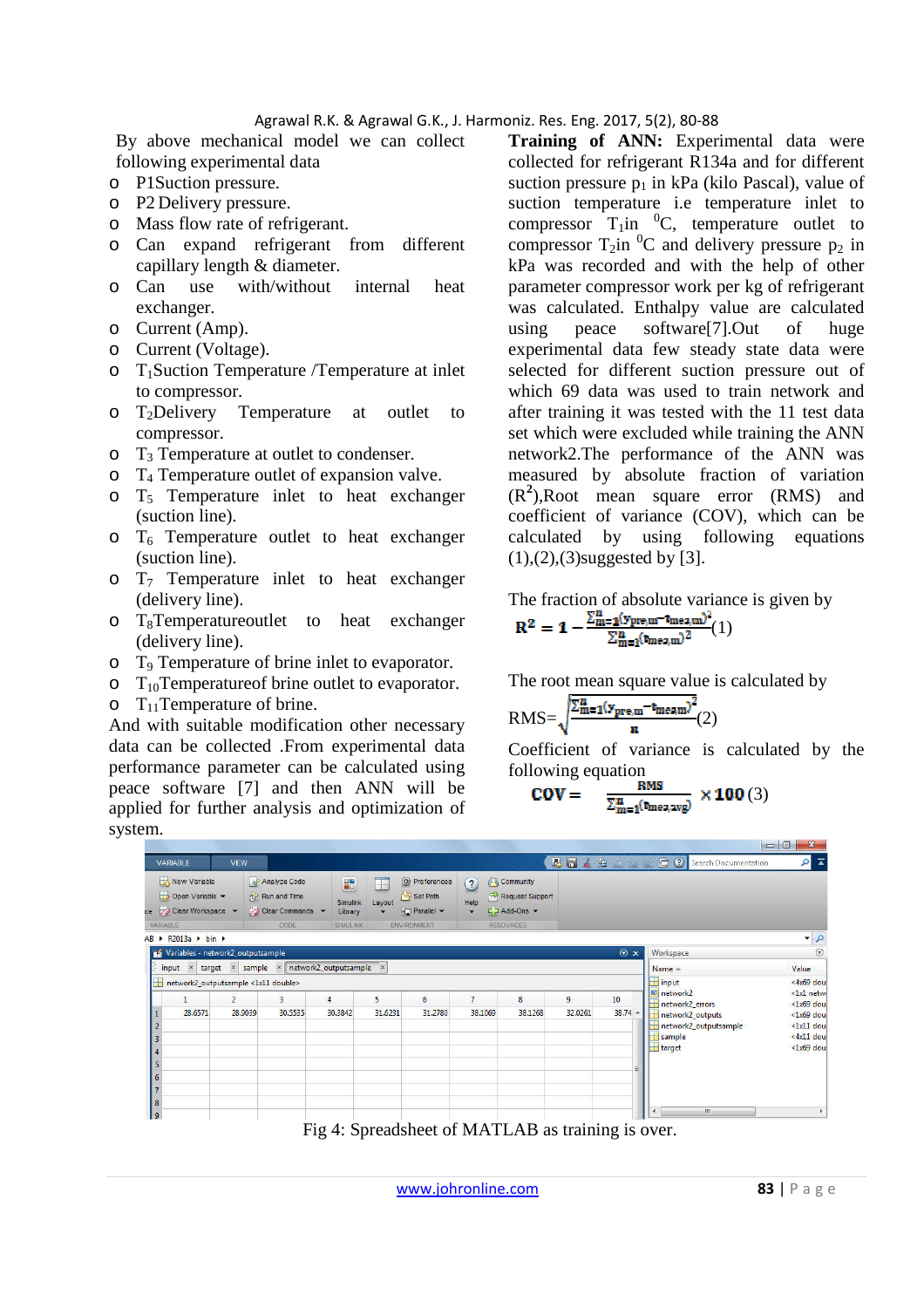Here, n is the number of data patterns in the independent data set,  $Y_{pre,m}$  indicates the values predicted by ANN,  $t_{\text{mea,m}}$  is the measured value of one data point  $m$  and  $t_{mea,avg}$  is the mean value of all measured data points. Here in this paper R<sup>2</sup>, RMSE, COV is calculated for data used to test the network.

Training the artificial neural network is done by MATLAB software using neural network tool box. Input parameter to the network are suction pressure  $p_1$ , suction temperature i.e. temperature inlet to compressor  $T_1$  in <sup>0</sup>C, delivery pressure  $p_2$  and temperature outlet to compressor  $T_2$ .output parameter is compressor work kJ per kg of refrigerant. 69 set of data is used to train network. For this in MATLAB software new worksheet is opened renamed it as input and input data of 69 set is saved. Similarly another worksheet is opened and renamed it as target and experimental output of 69 data set is saved as target. 11 set of experimental data were used to test the network. Then opened a new work sheet and renamed it as sample. Input parameter of these 11 data set value are saved in worksheet named sample ,and after training is over complete workspace is as shown in fig 4. Predicted output of ANN has been saved as **network\_2outputsample**.

In command we run nntool, as result new window appeared and we import input data sheet from MATLAB as input data sample data sheet as input data and target data sheet as target data then closed the window as shown in fig 5.



Fig 5: Importing of data in MATLAB Then we generate new network by pressing new tab and renamed it as network\_2 as output parameter for this network is compressor work here and after so many trail, finally selected Network property as shown in fig 6 as network type –feed forward back propagation target data as target, input data as input, ,adaptation learning function as LEARNGDM, training function as TRAINLM, performance function as MES number of layer 1, no of neuron as 8 ,transfer function LOGSIG, and viewed network shown in fig 7.

| network2                                                    |                                       |
|-------------------------------------------------------------|---------------------------------------|
| <b>Network Properties</b>                                   |                                       |
| Network Type:                                               | Feed-forward backprop<br>۳            |
| Input data:                                                 | input<br>۳                            |
| Target data:                                                | target<br>▼                           |
| <b>Training function:</b>                                   | <b>TRAINLM</b>                        |
| Adaption learning function:                                 | LEARNGDM -                            |
| Performance function:                                       | <b>MSE</b><br>$\overline{\mathbf{v}}$ |
| Number of layers:                                           | $\mathbf{1}$                          |
| Properties for: Layer 1 v                                   |                                       |
| Number of neurons:<br>$\overline{\mathbf{8}}$               |                                       |
| <b>Transfer Function:</b><br>LOGSIG<br>$\blacktriangledown$ |                                       |
|                                                             |                                       |
|                                                             | Restore Defaults<br>View              |

Fig 6: Property of network2 in MATLAB



Fig 7: View network while training ANN. Custom neural network window opened and it show trend of input and output data as trend is matched we created the artificial neural network called network2 and added it to network/data manager. Created network2 is selected and opened in neural network/data manager window and shown as fig 8.To trainnetwork2train tab is selected and then under training information, in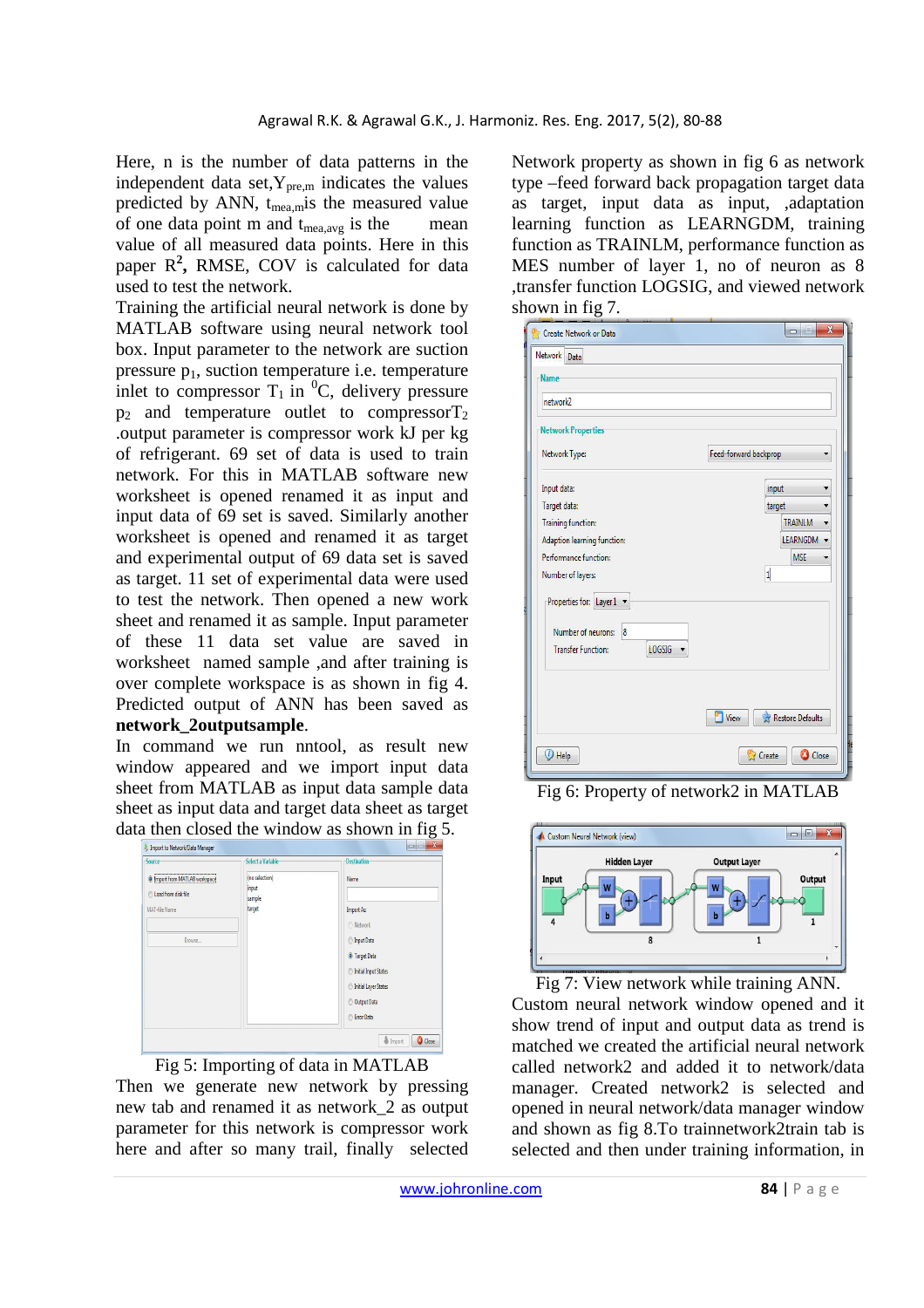training data, input is selected as input and target as target. Training result under in same window show predicted outputs of data used for training as **network2\_output** and error as **network2\_error** of the 69 sets of data used for training as shown in fig 9.







Fig 9: Training information of network2 Then selected the training parameter tab under same train tab and after so many trail finally selected training parameter as shown in fig 10, which gives training of ANN network2 in fig 11andcorrespondingregression analysis as shown fig 12.

|                       | View Train Simulate Adapt Reinitialize Weights View/Edit Weights |        |             |
|-----------------------|------------------------------------------------------------------|--------|-------------|
| <b>Training Info</b>  | <b>Training Parameters</b>                                       |        |             |
| showWindow            | true                                                             | mu     | 0.001       |
| showCommandLine false |                                                                  | mu_dec | 0.1         |
| show                  | 25                                                               | mu_inc | 10          |
| epochs                | 1000                                                             | mu_max | 10000000000 |
| time                  | Inf                                                              |        |             |
| goal                  | ٥                                                                |        |             |
| min_grad              | 1e-07                                                            |        |             |
| max_fail              | 6                                                                |        |             |







Fig 12: Regression analysis of network2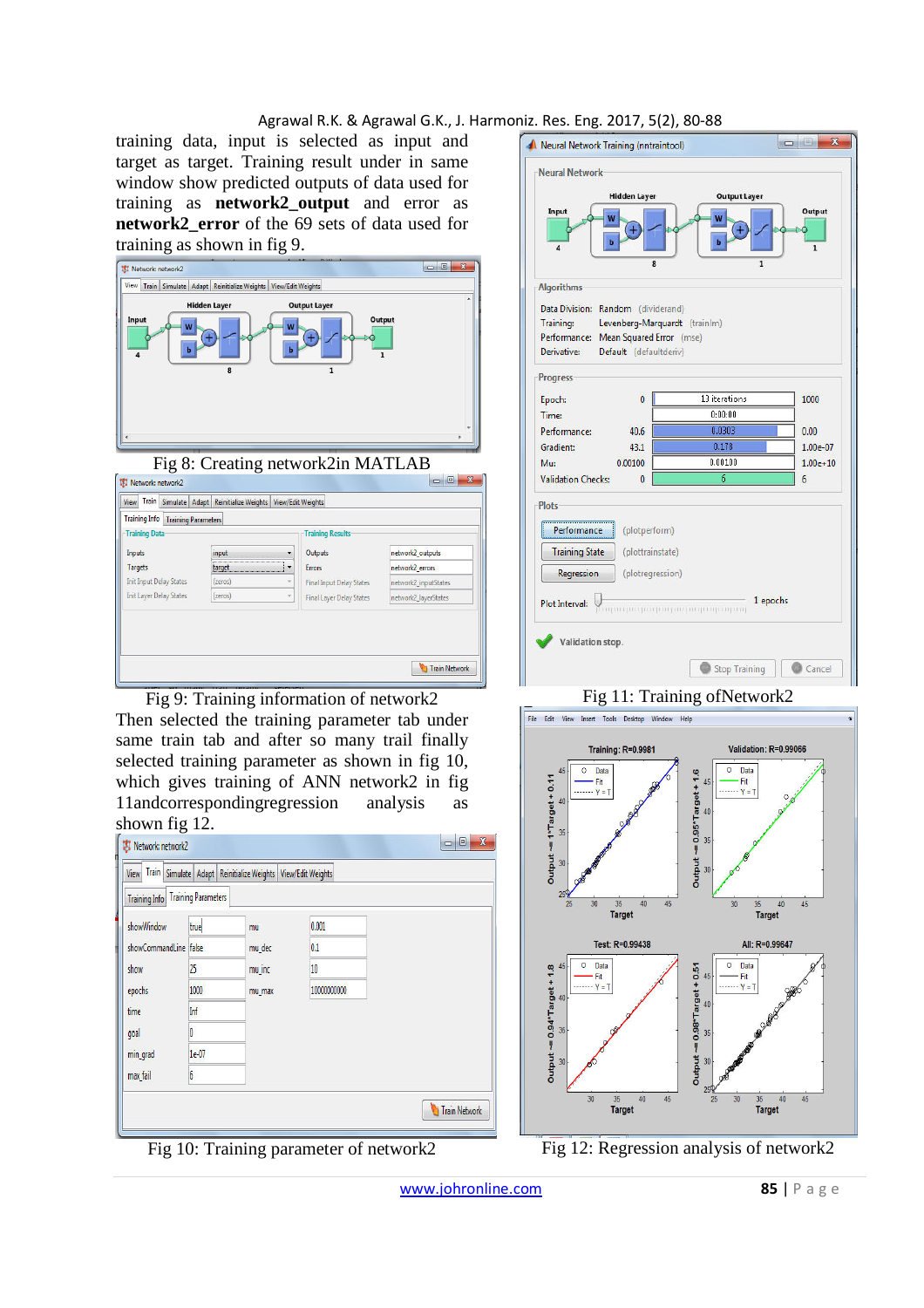Then to simulate trained ANN network2we selected simulate TAB as shown in fig 13 with under simulation data selected input as sample and output as **network2\_outputsample**.Then result i.e output /predicted data of 11 set of sample input data used to test networks stored in network /data manager as shown in fig 14. Fig 15shows predicted output value of network2 as**network2\_outputsample** for given 11set of input data used as sample to test networ2. Predicted output network2\_outputsample value which is exported to work sheet and compared with experimental output of 11sample data used to test ANN network2, which resembles to each other as shown in table 2.

|         |                         | <b>Simulation Results</b>       |                       |
|---------|-------------------------|---------------------------------|-----------------------|
| sample  |                         | Outputs                         | network2_outputsample |
| (zeros) |                         | <b>Final Input Delay States</b> | network2 inputStates  |
| (zeros) |                         | <b>Final Layer Delay States</b> | network2_layerStates  |
|         |                         |                                 |                       |
| (zeros) | $\overline{\mathbf{v}}$ | <b>Errors</b>                   | network2_errors       |
|         |                         |                                 |                       |

| Input Data:           | <b>W</b> Networks | Output Data:          |
|-----------------------|-------------------|-----------------------|
| input                 | inetwork2         | network2_outputs      |
| sample                |                   | network2_outputsample |
| Target Data:          |                   | S Error Data:         |
| target                |                   | network2_errors       |
| D Input Delay States: |                   | D Layer Delay States: |
|                       |                   |                       |
|                       |                   |                       |

Fig 13: Simulation of network2 on ANN Fig 14: Network2\_outputsample on ANN

| Data: network2_outputsample<br><b>Value</b>                                              |    |        |
|------------------------------------------------------------------------------------------|----|--------|
| [28.6571 28.9039 30.5535 30.3842 31.6231 31.278 38.1069 38.1268 32.0261 38.7446 41.3361] |    |        |
|                                                                                          | OK | Cancel |

Fig 15: Result Predicted output of sample used to test network2 as network2\_outputsample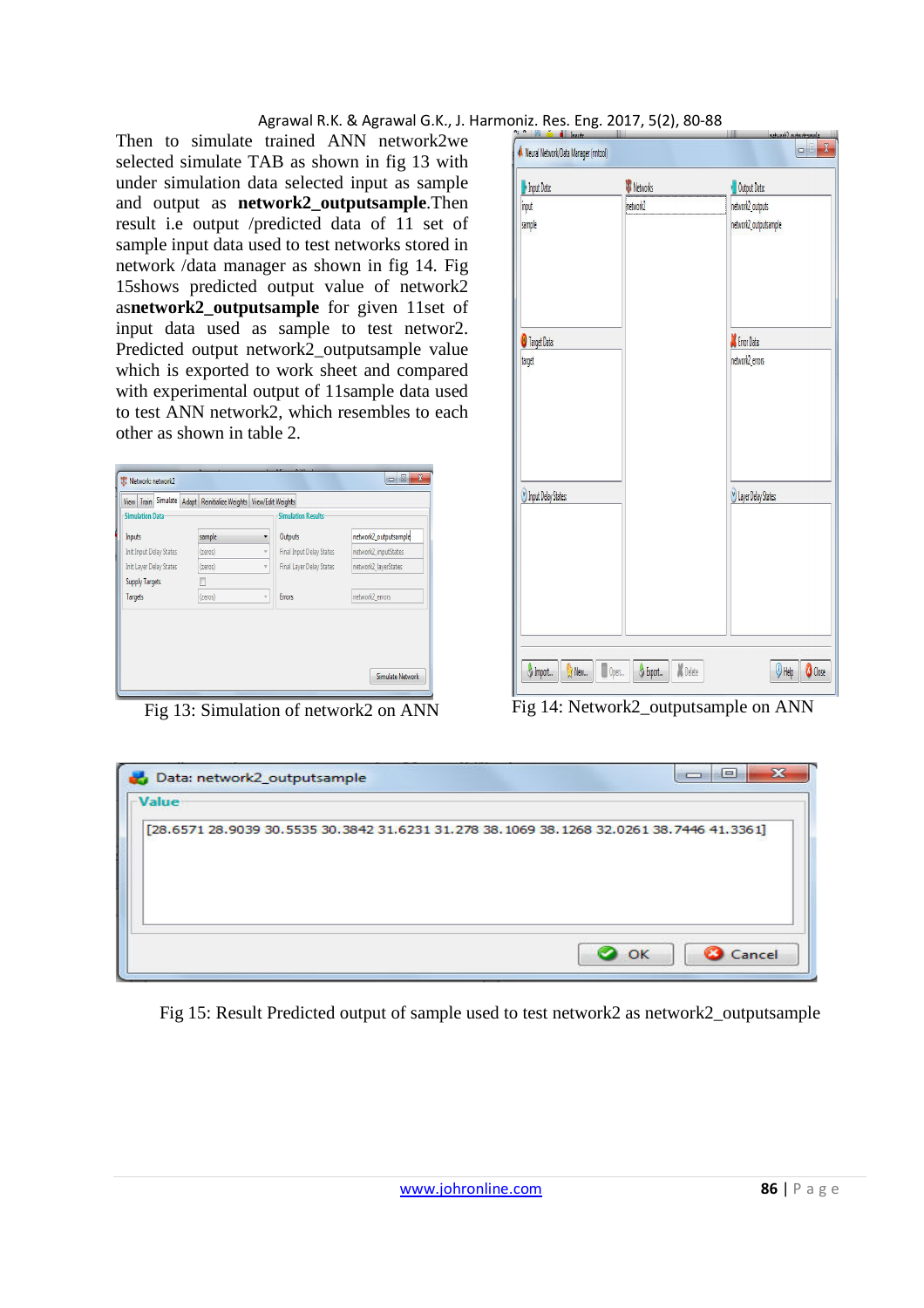|                |                                  |                                       | DATA TO TEST TRAINED NETWORK     |                                     | raone = neopomoe = ana o j                       |                                                  |                                   |                |                |               |
|----------------|----------------------------------|---------------------------------------|----------------------------------|-------------------------------------|--------------------------------------------------|--------------------------------------------------|-----------------------------------|----------------|----------------|---------------|
|                |                                  |                                       | <b>INPUT</b>                     |                                     | OUT-<br><b>PUT</b>                               | <b>ANN</b><br><b>OUT</b><br><b>PUT</b>           |                                   |                |                |               |
|                | p <sub>1</sub> kPa (kilo Pascal) | Compressor<br>$(^{\circ}C)$ -Inlet to | p <sub>2</sub> kPa (kilo Pascal) | $\rm T_2$ (°C) outlet to compressor | h <sub>2</sub> -h <sub>1</sub> (Compressor work) | h <sub>2</sub> -h <sub>1</sub> (Compressor work) | Measured output -predicted output |                |                |               |
| S.NO           |                                  | $\vec{H}$                             |                                  |                                     | kJ/kg                                            | kJ/kg                                            |                                   | $\mathbb{R}^2$ | <b>RMSE</b>    | COV           |
| 1              | 156.51                           | 23                                    | 1170.05                          | 71                                  | 28.48                                            | 28.66                                            | $-0.18$                           |                |                |               |
| $\overline{2}$ | 163.41                           | $27\,$                                | 1211.42                          | 75                                  | 28.81                                            | 28.90                                            | $-0.09$                           |                |                |               |
| 3              | 170.30                           | 25                                    | 1211.42                          | 75                                  | 30.68                                            | 30.55                                            | 0.13                              |                |                |               |
| $\overline{4}$ | 170.30                           | $26\,$                                | 1239.00                          | 76                                  | 30.45                                            | 30.38                                            | 0.07                              |                |                |               |
| $\mathfrak s$  | 177.20                           | $26\,$                                | 1239.00                          | $77\,$                              | 31.69                                            | 31.62                                            | $0.07\,$                          |                |                |               |
| 6              | 177.20                           | 27                                    | 1273.47                          | $78\,$                              | 31.38                                            | 31.28                                            | 0.10                              | 0.9999858      | 0.128<br>kJ/kg | 0.379<br>$\%$ |
| 7              | 204.78                           | $26\,$                                | 1349.31                          | 84                                  | 38.25                                            | 38.11                                            | 0.14                              |                |                |               |
| 8              | 211.67                           | 27                                    | 1370.00                          | 85                                  | 38.31                                            | 38.13                                            | 0.18                              |                |                |               |
| 9              | 211.67                           | 29                                    | 1314.84                          | 80                                  | 31.88                                            | 32.03                                            | $-0.15$                           |                |                |               |
| 10<br>11       | 232.35<br>259.93                 | 24<br>27                              | 1411.37<br>1376.89               | 83<br>87                            | 38.58<br>41.37                                   | 38.74<br>41.34                                   | $-0.16$<br>0.03                   |                |                |               |

#### Agrawal R.K. & Agrawal G.K., J. Harmoniz. Res. Eng. 2017, 5(2), 80-88 Table 2 Response Data by ANN

**Result:** Result is shown in Table2 as experimental output and Output parameter predicted from ANN network2, resembles close to each otherwith $\mathbb{R}^2$ =0.9999858, RMSE **=0.128kJ/kg**,**COV=0.379%**& can arrive to conclusion that ANNs named network2 with network architect feed- forward back prop, adaptation learning function –LEARNGDM, training function- TRAINLM, with 08 no neurons, can be effectively applied in the field of performance analysis of simple vapor compression refrigeration system. Actual performance of network is evaluated using11 set of test data, since these were not used for training and table 2 shows that  $R^2$  is **0.9999858**which is very close to 1 for test data and RMS error is very small**0.128kJ/kg.** It is clear that ANN (network2) gives very accurate representation of statistical data over the full range of operating condition and indicates that trainednetwork2 predicted compressor work

required for given inputs very accurately. Evaluation of these result suggest that compressor work are predicted within acceptable error.

**Conclusion:** The ANN model developed in this work is as network2isprepared to analyze performance analysis of vapor compression refrigeration system to find out effect of inputs to the output. Input parameters are suction pressure, suction temperature/inlet temperature to compressor, delivery pressure and outlet temperature to compressor which gives the effect on the output parameter compressor work required per kg of refrigerant.

An attempt to train (ANNs) named here network2 with network type feed- forward back propagation with suction pressure, inlet temperature to compressor, delivery pressure and temperature outlet to compressor as input parameter and compressor work required as output parameter. ANN is effectively trained as